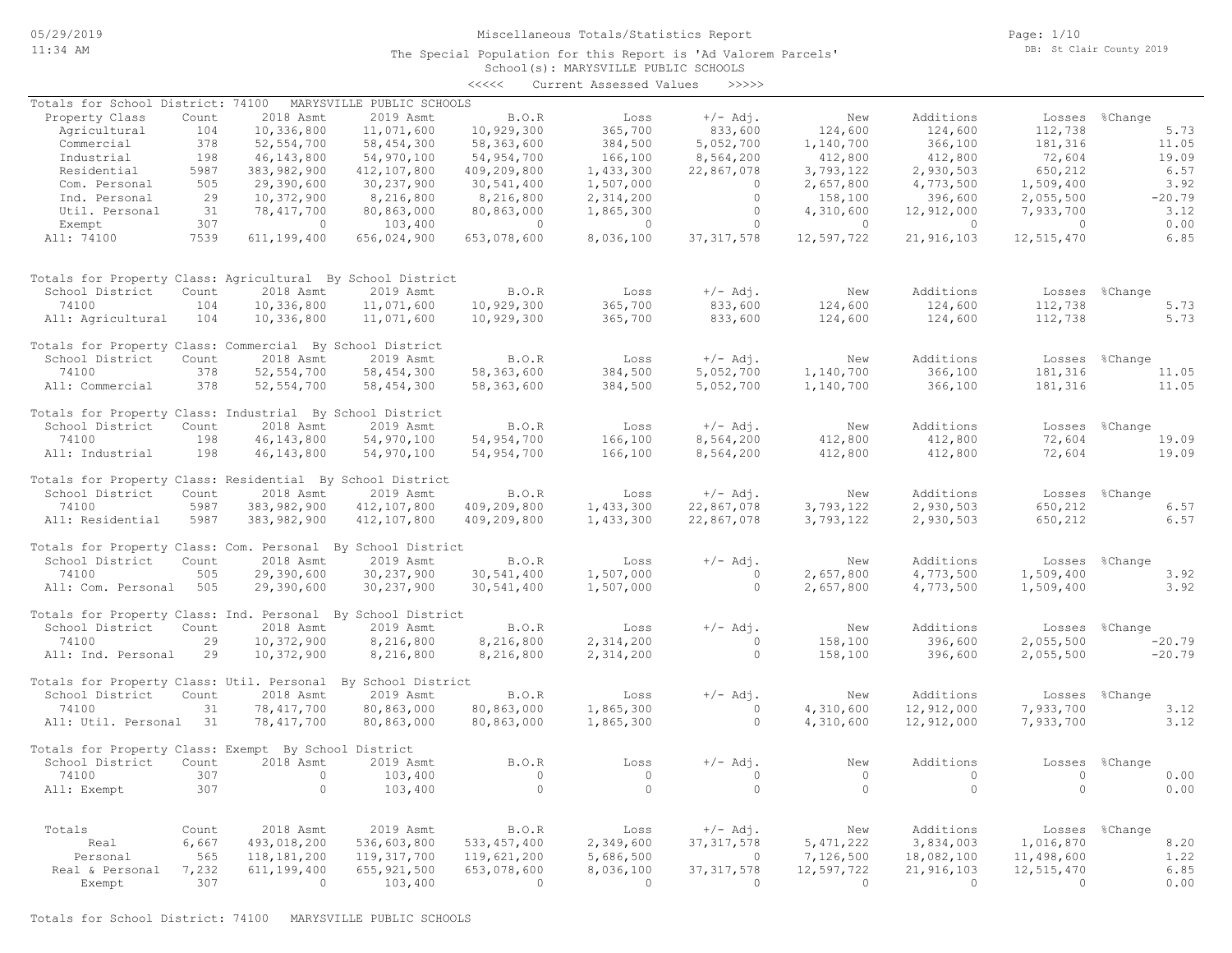#### School(s): MARYSVILLE PUBLIC SCHOOLS The Special Population for this Report is 'Ad Valorem Parcels'

|                                                              |       |               |               | <<<<           | S.E.V., Taxable and Capped Values |               | >>>>>         |               |               |                |
|--------------------------------------------------------------|-------|---------------|---------------|----------------|-----------------------------------|---------------|---------------|---------------|---------------|----------------|
| Property Class                                               | Count | 2018 SEV      | Fin SEV       | 2019 SEV       | 2018 Tax                          | Fin Tax       | 2019 Tax      | BOR Tax       | 2019 Cap      | 2019 MCAP      |
| Agricultural                                                 | 104   | 10,336,800    | 10,336,800    | 10,929,300     | 7,935,267                         | 7,935,267     | 8,136,114     | 8,020,671     | 8,024,595     | 7,909,152      |
| Commercial                                                   | 378   | 52, 554, 700  | 52,546,300    | 58,363,600     | 43, 126, 087                      | 43,081,900    | 44,738,479    | 44,644,364    | 44, 425, 622  | 44, 379, 172   |
| Industrial                                                   | 198   | 46, 143, 800  | 45, 243, 230  | 54, 954, 700   | 42, 379, 333                      | 41, 492, 252  | 43,537,618    | 43,537,618    | 42,771,149    | 42,771,149     |
| Residential                                                  | 5987  | 383,982,900   | 383, 472, 000 | 409,209,800    | 314, 144, 529                     | 313,678,548   | 329,664,555   | 327, 401, 130 | 326, 123, 899 | 324, 213, 190  |
| Com. Personal                                                | 505   | 29,390,600    | 28,419,800    | 30,541,400     | 29,390,600                        | 28,419,800    | 30,237,900    | 30,541,400    | 30,237,900    | 30,541,400     |
| Ind. Personal                                                | 29    | 10,372,900    | 10,390,900    | 8,216,800      | 10,372,900                        | 10,390,900    | 8,216,800     | 8,216,800     | 8,216,800     | 8,216,800      |
| Util. Personal                                               | 31    | 78, 417, 700  | 78, 417, 700  | 80,863,000     | 78, 236, 223                      | 78, 236, 223  | 80,726,141    | 80,726,141    | 80,815,568    | 80, 815, 568   |
| Exempt                                                       | 307   | $\bigcirc$    | $\bigcirc$    | $\overline{0}$ | $\bigcirc$                        | $\circ$       | 103,400       | $\circ$       | 80,838        | $\overline{0}$ |
| All: 74100                                                   | 7539  | 611,199,400   | 608,826,730   | 653,078,600    | 525,584,939                       | 523, 234, 890 | 545, 361, 007 | 543,088,124   | 540,696,371   | 538,846,431    |
|                                                              |       |               |               |                |                                   |               |               |               |               |                |
| Totals for Property Class: Agricultural By School District   |       |               |               |                |                                   |               |               |               |               |                |
| School District                                              | Count | 2018 SEV      | Fin SEV       | 2019 SEV       | 2018 Tax                          | Fin Tax       | 2019 Tax      | BOR Tax       | 2019 Cap      | 2019 MCAP      |
| 74100                                                        | 104   | 10,336,800    | 10,336,800    | 10,929,300     | 7,935,267                         | 7,935,267     | 8,136,114     | 8,020,671     | 8,024,595     | 7,909,152      |
| All: Agricultural                                            | 104   | 10,336,800    | 10,336,800    | 10,929,300     | 7,935,267                         | 7,935,267     | 8,136,114     | 8,020,671     | 8,024,595     | 7,909,152      |
| Totals for Property Class: Commercial By School District     |       |               |               |                |                                   |               |               |               |               |                |
| School District                                              | Count | 2018 SEV      | Fin SEV       | 2019 SEV       | 2018 Tax                          | Fin Tax       | 2019 Tax      | BOR Tax       | 2019 Cap      | 2019 MCAP      |
| 74100                                                        | 378   | 52, 554, 700  | 52, 546, 300  | 58,363,600     | 43, 126, 087                      | 43,081,900    | 44,738,479    | 44,644,364    | 44, 425, 622  | 44, 379, 172   |
| All: Commercial                                              | 378   | 52, 554, 700  | 52, 546, 300  | 58,363,600     | 43,126,087                        | 43,081,900    | 44,738,479    | 44,644,364    | 44, 425, 622  | 44, 379, 172   |
| Totals for Property Class: Industrial By School District     |       |               |               |                |                                   |               |               |               |               |                |
| School District                                              | Count | 2018 SEV      | Fin SEV       | 2019 SEV       | 2018 Tax                          | Fin Tax       | 2019 Tax      | BOR Tax       | 2019 Cap      | 2019 MCAP      |
| 74100                                                        | 198   | 46, 143, 800  | 45, 243, 230  | 54, 954, 700   | 42, 379, 333                      | 41, 492, 252  | 43,537,618    | 43,537,618    | 42,771,149    | 42,771,149     |
| All: Industrial                                              | 198   | 46, 143, 800  | 45, 243, 230  | 54,954,700     | 42, 379, 333                      | 41, 492, 252  | 43,537,618    | 43,537,618    | 42,771,149    | 42,771,149     |
| Totals for Property Class: Residential By School District    |       |               |               |                |                                   |               |               |               |               |                |
| School District                                              | Count | 2018 SEV      | Fin SEV       | 2019 SEV       | 2018 Tax                          | Fin Tax       | 2019 Tax      | BOR Tax       | 2019 Cap      | 2019 MCAP      |
| 74100                                                        | 5987  | 383, 982, 900 | 383, 472, 000 | 409,209,800    | 314, 144, 529                     | 313,678,548   | 329,664,555   | 327, 401, 130 | 326, 123, 899 | 324, 213, 190  |
| All: Residential                                             | 5987  | 383,982,900   | 383, 472, 000 | 409,209,800    | 314, 144, 529                     | 313,678,548   | 329,664,555   | 327, 401, 130 | 326, 123, 899 | 324, 213, 190  |
| Totals for Property Class: Com. Personal By School District  |       |               |               |                |                                   |               |               |               |               |                |
| School District                                              | Count | 2018 SEV      | Fin SEV       | 2019 SEV       | 2018 Tax                          | Fin Tax       | 2019 Tax      | BOR Tax       | 2019 Cap      | 2019 MCAP      |
| 74100                                                        | 505   | 29,390,600    | 28, 419, 800  | 30,541,400     | 29,390,600                        | 28, 419, 800  | 30,237,900    | 30,541,400    | 30, 237, 900  | 30,541,400     |
| All: Com. Personal                                           | 505   | 29,390,600    | 28, 419, 800  | 30,541,400     | 29,390,600                        | 28,419,800    | 30,237,900    | 30,541,400    | 30,237,900    | 30,541,400     |
| Totals for Property Class: Ind. Personal By School District  |       |               |               |                |                                   |               |               |               |               |                |
| School District                                              | Count | 2018 SEV      | Fin SEV       | 2019 SEV       | 2018 Tax                          | Fin Tax       | 2019 Tax      | BOR Tax       | 2019 Cap      | 2019 MCAP      |
| 74100                                                        | 29    | 10,372,900    | 10,390,900    | 8,216,800      | 10,372,900                        | 10,390,900    | 8,216,800     | 8,216,800     | 8,216,800     | 8,216,800      |
| All: Ind. Personal                                           | 29    | 10,372,900    | 10,390,900    | 8,216,800      | 10,372,900                        | 10,390,900    | 8,216,800     | 8,216,800     | 8,216,800     | 8,216,800      |
| Totals for Property Class: Util. Personal By School District |       |               |               |                |                                   |               |               |               |               |                |
| School District                                              | Count | 2018 SEV      | Fin SEV       | 2019 SEV       | 2018 Tax                          | Fin Tax       | 2019 Tax      | BOR Tax       | 2019 Cap      | 2019 MCAP      |
| 74100                                                        | 31    | 78, 417, 700  | 78, 417, 700  | 80,863,000     | 78, 236, 223                      | 78, 236, 223  | 80,726,141    | 80,726,141    | 80, 815, 568  | 80, 815, 568   |
| All: Util. Personal 31                                       |       | 78, 417, 700  | 78, 417, 700  | 80,863,000     | 78, 236, 223                      | 78, 236, 223  | 80,726,141    | 80,726,141    | 80, 815, 568  | 80, 815, 568   |
| Totals for Property Class: Exempt By School District         |       |               |               |                |                                   |               |               |               |               |                |
| School District                                              | Count | 2018 SEV      | Fin SEV       | 2019 SEV       | 2018 Tax                          | Fin Tax       | 2019 Tax      | BOR Tax       | 2019 Cap      | 2019 MCAP      |
| 74100                                                        | 307   | $\circ$       | $\circ$       | $\circ$        | $\circ$                           | $\circ$       | 103,400       | $\circ$       | 80,838        | $\circ$        |
| All: Exempt                                                  | 307   | $\circ$       | $\circ$       | $\circ$        | $\circ$                           | $\circ$       | 103,400       | $\circ$       | 80,838        | $\circ$        |
|                                                              |       |               |               |                |                                   |               |               |               |               |                |
|                                                              |       |               |               |                |                                   |               |               |               |               |                |

 Exempt 307 0 0 0 0 0 103,400 0 80,838 0 Real & Personal 7,232 611,199,400 608,826,730 653,078,600 525,584,939 523,234,890 545,257,607 543,088,124 540,615,533 538,846,431 Personal 565 118,181,200 117,228,400 119,621,200 117,999,723 117,046,923 119,180,841 119,484,341 119,270,268 119,573,768 Real 6,667 493,018,200 491,598,330 533,457,400 407,585,216 406,187,967 426,076,766 423,603,783 421,345,265 419,272,663 Totals Count 2018 SEV Fin SEV 2019 SEV 2018 Tax Fin Tax 2019 Tax BOR Tax 2019 Cap 2019 MCAP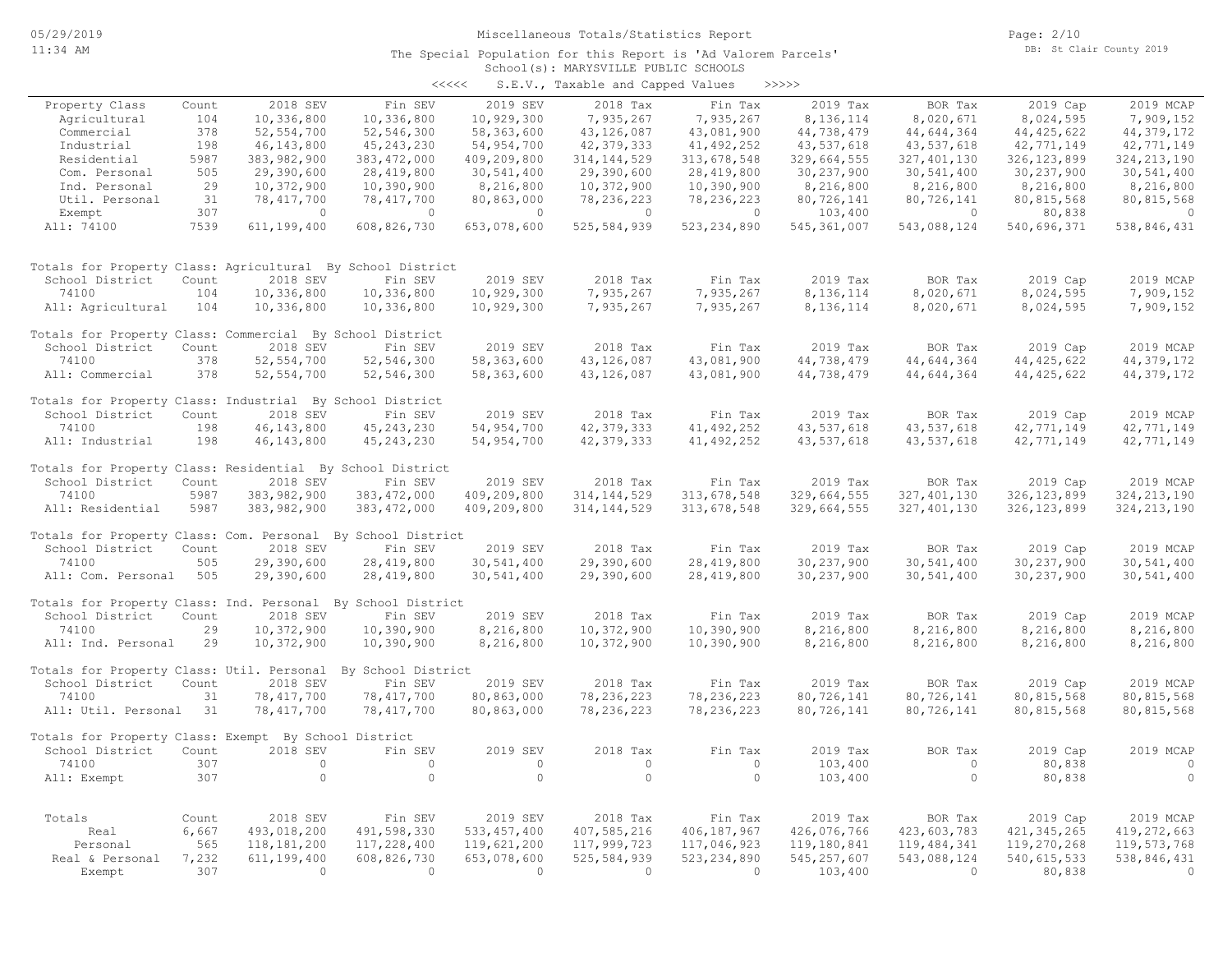The Special Population for this Report is 'Ad Valorem Parcels'

Page: 3/10 DB: St Clair County 2019

### School(s): MARYSVILLE PUBLIC SCHOOLS <<<<< PRE/MBT Percentage Times S.E.V. >>>>>

| Totals for School District: 74100                            |                |             | MARYSVILLE PUBLIC SCHOOLS |             |              |               |               |                |                |
|--------------------------------------------------------------|----------------|-------------|---------------------------|-------------|--------------|---------------|---------------|----------------|----------------|
| Property Class                                               | Count          | 2018 ORIG   | 2018 ORIG                 | Final PRE   | Final        | W/O Winter    | W/O Winter    | 2019 ORIG      | 2019 ORIG      |
|                                                              |                | PRE         | Non-PRE                   |             | Non-PRE      | PRE           | Non-PRE       | PRE            | Non-PRE        |
| Agricultural                                                 | 101            | 9,585,276   | 751,524                   | 9,585,276   | 751,524      | 9,585,276     | 751,524       | 10,598,101     | 331,199        |
| Commercial                                                   | 10             | 250,900     | 52,303,800                | 250,900     | 52,295,400   | 250,900       | 52,295,400    | 254,900        | 58,108,700     |
| Industrial                                                   | 2              | 528,300     | 45,615,500                | 528,300     | 44,714,930   | 528,300       | 44,714,930    | 513,900        | 54,440,800     |
| Residential                                                  | 4906           | 347,572,940 | 36,409,960                | 348,774,140 | 34,697,860   | 348, 378, 640 | 35,093,360    | 372,596,825    | 36,612,975     |
| Com. Personal                                                | 505            | 29,390,600  | $\circ$                   | 28,419,800  | $\circ$      | 28,419,800    | $\circ$       | 30,541,400     | $\overline{0}$ |
| Ind. Personal                                                | 29             | 10,372,900  | $\circ$                   | 10,390,900  | $\circ$      | 10,390,900    | $\circ$       | 8,216,800      | $\circ$        |
| Util. Personal                                               | $\overline{0}$ | $\circ$     | 78,417,700                | $\circ$     | 78,417,700   | $\circ$       | 78,417,700    | $\overline{0}$ | 80,863,000     |
| Exempt                                                       | 2              | $\circ$     | $\circ$                   | $\circ$     | $\circ$      | $\circ$       | $\circ$       | $\circ$        | $\Omega$       |
| All: 74100                                                   | 5,555          | 397,700,916 | 213, 498, 484             | 397,949,316 | 210,877,414  | 397, 553, 816 | 211, 272, 914 | 422,721,926    | 230, 356, 674  |
| Totals for Property Class: Agricultural By School District   |                |             |                           |             |              |               |               |                |                |
| School District                                              | Count          | 2018 ORIG   | 2018 ORIG                 | Final PRE   | Final        | W/O Winter    | W/O Winter    | 2019 ORIG      | 2019 ORIG      |
|                                                              |                | PRE         | Non-PRE                   |             | Non-PRE      | PRE           | Non-PRE       | PRE            | Non-PRE        |
| 74100                                                        | 101            | 9,585,276   | 751,524                   | 9,585,276   | 751,524      | 9,585,276     | 751,524       | 10,598,101     | 331,199        |
| All: Agricultural                                            | 101            | 9,585,276   | 751,524                   | 9,585,276   | 751,524      | 9,585,276     | 751,524       | 10,598,101     | 331,199        |
| Totals for Property Class: Commercial By School District     |                |             |                           |             |              |               |               |                |                |
| School District                                              | Count          | 2018 ORIG   | 2018 ORIG                 | Final PRE   | Final        | W/O Winter    | W/O Winter    | 2019 ORIG      | 2019 ORIG      |
|                                                              |                | PRE         | Non-PRE                   |             | Non-PRE      | PRE           | Non-PRE       | PRE            | Non-PRE        |
| 74100                                                        | 10             | 250,900     | 52,303,800                | 250,900     | 52, 295, 400 | 250,900       | 52, 295, 400  | 254,900        | 58,108,700     |
| All: Commercial                                              | 10             | 250,900     | 52,303,800                | 250,900     | 52, 295, 400 | 250,900       | 52,295,400    | 254,900        | 58,108,700     |
| Totals for Property Class: Industrial By School District     |                |             |                           |             |              |               |               |                |                |
| School District                                              | Count          | 2018 ORIG   | 2018 ORIG                 | Final PRE   | Final        | W/O Winter    | W/O Winter    | 2019 ORIG      | 2019 ORIG      |
|                                                              |                | PRE         | Non-PRE                   |             | Non-PRE      | PRE           | Non-PRE       | PRE            | Non-PRE        |
| 74100                                                        | $\overline{2}$ | 528,300     | 45,615,500                | 528,300     | 44,714,930   | 528,300       | 44,714,930    | 513,900        | 54,440,800     |
| All: Industrial                                              | $\overline{2}$ | 528,300     | 45,615,500                | 528,300     | 44,714,930   | 528,300       | 44,714,930    | 513,900        | 54,440,800     |
|                                                              |                |             |                           |             |              |               |               |                |                |
| Totals for Property Class: Residential By School District    |                |             |                           |             |              |               |               |                |                |
| School District                                              | Count          | 2018 ORIG   | 2018 ORIG                 | Final PRE   | Final        | W/O Winter    | W/O Winter    | 2019 ORIG      | 2019 ORIG      |
|                                                              |                | PRE         | Non-PRE                   |             | Non-PRE      | PRE           | Non-PRE       | PRE            | Non-PRE        |
| 74100                                                        | 4906           | 347,572,940 | 36,409,960                | 348,774,140 | 34,697,860   | 348, 378, 640 | 35,093,360    | 372,596,825    | 36, 612, 975   |
| All: Residential                                             | 4906           | 347,572,940 | 36,409,960                | 348,774,140 | 34,697,860   | 348, 378, 640 | 35,093,360    | 372,596,825    | 36,612,975     |
|                                                              |                |             |                           |             |              |               |               |                |                |
| Totals for Property Class: Com. Personal By School District  |                |             |                           |             |              |               |               |                |                |
| School District                                              | Count          | 2018 ORIG   | 2018 ORIG                 | Final PRE   | Final        | W/O Winter    | W/O Winter    | 2019 ORIG      | 2019 ORIG      |
|                                                              |                | PRE         | Non-PRE                   |             | Non-PRE      | PRE           | Non-PRE       | PRE            | Non-PRE        |
| 74100                                                        | 505            | 29,390,600  | $\circ$                   | 28,419,800  | $\circ$      | 28,419,800    | $\circ$       | 30,541,400     | $\overline{0}$ |
| All: Com. Personal                                           | 505            | 29,390,600  | $\circ$                   | 28,419,800  | $\Omega$     | 28,419,800    | $\circ$       | 30,541,400     | $\circ$        |
| Totals for Property Class: Ind. Personal By School District  |                |             |                           |             |              |               |               |                |                |
| School District                                              | Count          | 2018 ORIG   | 2018 ORIG                 | Final PRE   | Final        | W/O Winter    | W/O Winter    | 2019 ORIG      | 2019 ORIG      |
|                                                              |                | PRE         | Non-PRE                   |             | Non-PRE      | PRE           | Non-PRE       | PRE            | Non-PRE        |
| 74100                                                        | 29             | 10,372,900  | $\circ$                   | 10,390,900  | $\circ$      | 10,390,900    | $\circ$       | 8,216,800      | $\overline{0}$ |
| All: Ind. Personal                                           | 29             | 10,372,900  | $\circ$                   | 10,390,900  | $\circ$      | 10,390,900    | $\circ$       | 8,216,800      | $\circ$        |
|                                                              |                |             |                           |             |              |               |               |                |                |
| Totals for Property Class: Util. Personal By School District |                |             |                           |             |              |               |               |                |                |
| School District Count 2018 ORIG 2018 ORIG                    |                |             |                           | Final PRE   | Final        | W/O Winter    | W/O Winter    | 2019 ORIG      | 2019 ORIG      |
|                                                              |                | PRE         | Non-PRE                   |             | Non-PRE      | PRE           | Non-PRE       | PRE            | Non-PRE        |
| 74100                                                        | 0              | $\circ$     | 78, 417, 700              | $\Omega$    | 78, 417, 700 | $\circ$       | 78, 417, 700  | $\circ$        | 80,863,000     |
| All: Util. Personal                                          | 0              | $\circ$     | 78, 417, 700              | $\circ$     | 78, 417, 700 | $\circ$       | 78, 417, 700  | $\circ$        | 80,863,000     |
| Totals for Property Class: Exempt By School District         |                |             |                           |             |              |               |               |                |                |
| School District                                              | Count          | 2018 ORIG   | 2018 ORIG                 | Final PRE   | Final        | W/O Winter    | W/O Winter    | 2019 ORIG      | 2019 ORIG      |
|                                                              |                | PRE         | Non-PRE                   |             | Non-PRE      | PRE           | Non-PRE       | PRE            | Non-PRE        |
| 74100                                                        | 2              | 0           | $\circ$                   | $\circ$     | 0            | 0             | $\circ$       | $\circ$        | 0              |
| All: Exempt                                                  | $\overline{c}$ | $\mathbb O$ | $\mathbb O$               | $\mathbb O$ | $\mathbb O$  | $\circ$       | $\circ$       | $\circ$        | $\circ$        |
|                                                              |                |             |                           |             |              |               |               |                |                |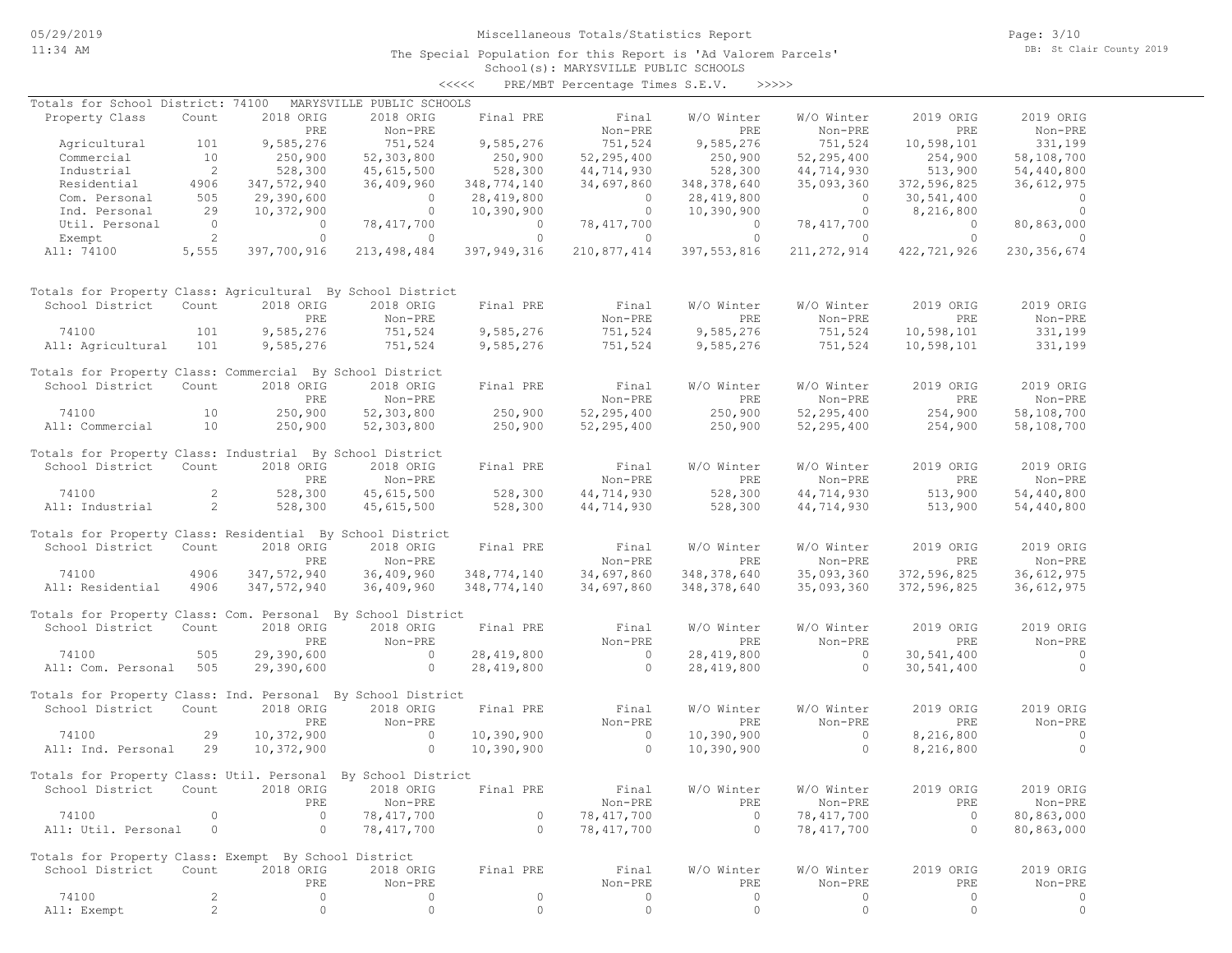The Special Population for this Report is 'Ad Valorem Parcels'

Page: 4/10 DB: St Clair County 2019

School(s): MARYSVILLE PUBLIC SCHOOLS

| くくくくく | PRE/MBT Percentage Times S.E.V. |  |  | >>>>> |
|-------|---------------------------------|--|--|-------|
|-------|---------------------------------|--|--|-------|

| Totals          | Count | 2018 ORIG   | 2018 ORIG   | Final PRE   | Final       | W/O Winter  | W/O Winter  | 2019 ORIG   | 2019 ORIG   |
|-----------------|-------|-------------|-------------|-------------|-------------|-------------|-------------|-------------|-------------|
|                 |       | PRE         | Non-PRE     |             | Non-PRE     | PRE         | Non-PRE     | PRE         | Non-PRE     |
| Real            | 5,019 | 357,937,416 | 135,080,784 | 359,138,616 | 132,459,714 | 358,743,116 | 132,855,214 | 383,963,726 | 149,493,674 |
| Personal        | 534   | 39,763,500  | 78,417,700  | 38,810,700  | 78,417,700  | 38,810,700  | 78,417,700  | 38,758,200  | 80,863,000  |
| Real & Personal | 5,553 | 397,700,916 | 213,498,484 | 397,949,316 | 210,877,414 | 397,553,816 | 211,272,914 | 422,721,926 | 230,356,674 |
| Exempt          |       |             |             |             |             |             |             |             |             |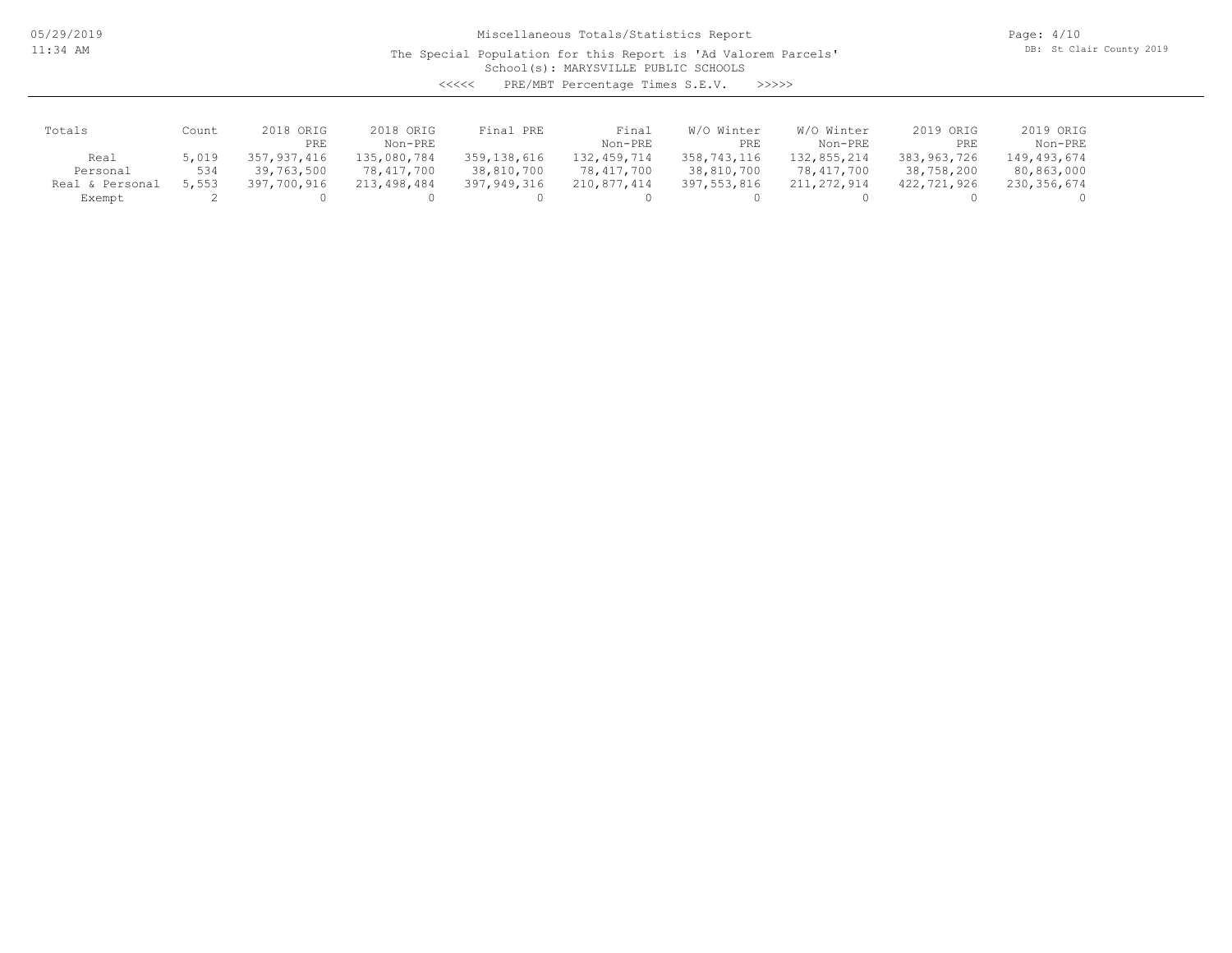School(s): MARYSVILLE PUBLIC SCHOOLS The Special Population for this Report is 'Ad Valorem Parcels' Page: 5/10 DB: St Clair County 2019

#### <<<<< PRE/MBT Percentage Times Taxable >>>>>

| Totals for School District: 74100                            |                          |                | MARYSVILLE PUBLIC SCHOOLS |                              |                           |                |                                           |                |                |
|--------------------------------------------------------------|--------------------------|----------------|---------------------------|------------------------------|---------------------------|----------------|-------------------------------------------|----------------|----------------|
| Property Class                                               | Count                    | 2018 ORIG      | 2018 ORIG                 | Final PRE                    | Final                     | W/O Winter     | W/O Winter                                | 2019 ORIG      | 2019 ORIG      |
|                                                              |                          | PRE            | Non-PRE                   |                              | Non-PRE                   | PRE            | Non-PRE                                   | PRE            | Non-PRE        |
| Agricultural                                                 | 101                      | 7,343,462      | 591,805                   | 7,343,462                    | 591,805                   | 7,343,462      | 591,805                                   | 7,821,432      | 199,239        |
| Commercial                                                   | 10                       | 228,694        | 42,897,393                |                              | 42,853,206                | 228,694        | 42,853,206                                | 223,366        | 44,420,998     |
| Industrial                                                   | $\overline{\phantom{0}}$ | 395,155        | 41,984,178                | 228,694<br>395,155           | 41,097,097                | 395,155        | 41,097,097                                | 339,697        | 43,197,921     |
| Residential                                                  | 4906                     | 285, 141, 434  | 29,003,095                | 286,075,370                  | 27,603,178                | 285,793,861    | 27,884,687                                | 298, 116, 244  | 29,284,886     |
| Com. Personal                                                | 505                      | 29,390,600     | $\overline{0}$            | 28,419,800                   | $\overline{0}$            | 28, 419, 800   | $\overline{0}$                            | 30,541,400     | $\overline{0}$ |
| Ind. Personal                                                | 29                       | 10,372,900     | $\overline{0}$            |                              | $\overline{0}$            | 10,390,900     | $\overline{0}$                            | 8,216,800      | $\overline{0}$ |
|                                                              | $\overline{0}$           | $\overline{0}$ |                           | 10,390,900<br>$\overline{0}$ |                           | $\overline{0}$ |                                           | $\overline{0}$ |                |
| Util. Personal                                               |                          | $\Omega$       | 78,236,223                |                              | 78, 236, 223              |                | 78, 236, 223                              | $\bigcirc$     | 80,726,141     |
| Exempt                                                       | $\overline{2}$           |                | $\overline{0}$            | $\circ$<br>332,853,381       | $\overline{0}$            | $\circ$        | $\overline{0}$<br>332,571,872 190,663,018 |                | $\overline{0}$ |
| All: 74100                                                   | 5555                     | 332,872,245    | 192,712,694               |                              | 190,381,509               |                |                                           | 345,258,939    | 197,829,185    |
| Totals for Property Class: Agricultural By School District   |                          |                |                           |                              |                           |                |                                           |                |                |
| School District                                              | Count                    | 2018 ORIG      | 2018 ORIG                 | Final PRE                    | Final                     | W/O Winter     | W/O Winter                                | 2019 ORIG      | 2019 ORIG      |
|                                                              |                          | PRE            | Non-PRE                   |                              | Non-PRE                   | PRE            | Non-PRE                                   | PRE            | Non-PRE        |
| 74100                                                        | 101                      | 7,343,462      | 591,805                   | 7,343,462                    | 591,805                   | 7,343,462      | 591,805                                   | 7,821,432      | 199,239        |
| All: Agricultural                                            | 101                      | 7,343,462      | 591,805                   | 7,343,462                    | 591,805                   | 7,343,462      | 591,805                                   | 7,821,432      | 199,239        |
| Totals for Property Class: Commercial By School District     |                          |                |                           |                              |                           |                |                                           |                |                |
| School District                                              | Count                    | 2018 ORIG      | 2018 ORIG                 | Final PRE                    | Final                     | W/O Winter     | W/O Winter                                | 2019 ORIG      | 2019 ORIG      |
|                                                              |                          | PRE            | Non-PRE                   |                              | Non-PRE                   | PRE            | Non-PRE                                   | PRE            | Non-PRE        |
| 74100                                                        | 10                       | 228,694        | 42,897,393                | 228,694                      | 42,853,206                | 228,694        | 42,853,206                                | 223,366        | 44, 420, 998   |
| All: Commercial                                              | 10                       | 228,694        | 42,897,393                | 228,694                      | 42,853,206                | 228,694        | 42,853,206                                | 223,366        | 44, 420, 998   |
|                                                              |                          |                |                           |                              |                           |                |                                           |                |                |
| Totals for Property Class: Industrial By School District     |                          |                |                           |                              |                           |                |                                           |                |                |
| School District                                              | Count                    | 2018 ORIG      | 2018 ORIG                 | Final PRE                    | Final                     | W/O Winter     | W/O Winter                                | 2019 ORIG      | 2019 ORIG      |
|                                                              |                          | PRE            | Non-PRE                   |                              | Non-PRE                   | PRE            | Non-PRE                                   | PRE            | Non-PRE        |
| 74100                                                        | $\overline{2}$           | 395,155        | 41,984,178                | $395, 155$<br>395 155        | 41,097,097                | 395,155        | 41,097,097                                | 339,697        | 43, 197, 921   |
| All: Industrial                                              | 2                        | 395,155        | 41,984,178                | 395,155                      | 41,097,097                | 395,155        | 41,097,097                                | 339,697        | 43, 197, 921   |
|                                                              |                          |                |                           |                              |                           |                |                                           |                |                |
| Totals for Property Class: Residential By School District    |                          |                |                           |                              |                           |                |                                           |                |                |
| School District                                              | Count                    | 2018 ORIG      | 2018 ORIG                 | Final PRE                    | Final                     | W/O Winter     | W/O Winter                                | 2019 ORIG      | 2019 ORIG      |
|                                                              |                          | PRE            | Non-PRE                   |                              | Non-PRE                   | PRE            | Non-PRE                                   | PRE            | Non-PRE        |
| 74100                                                        | 4906                     | 285, 141, 434  | 29,003,095                | 286,075,370                  | 27,603,178                | 285,793,861    | 27,884,687                                | 298, 116, 244  | 29,284,886     |
| All: Residential                                             | 4906                     | 285, 141, 434  | 29,003,095                | 286,075,370                  | 27,603,178                | 285,793,861    | 27,884,687                                | 298, 116, 244  | 29,284,886     |
| Totals for Property Class: Com. Personal By School District  |                          |                |                           |                              |                           |                |                                           |                |                |
| School District                                              | Count                    | 2018 ORIG      | 2018 ORIG                 | Final PRE                    | Final                     | W/O Winter     | W/O Winter                                | 2019 ORIG      | 2019 ORIG      |
|                                                              |                          | PRE            | Non-PRE                   |                              |                           | PRE            | Non-PRE                                   | PRE            | Non-PRE        |
|                                                              | 505                      |                | $\sim$ 0                  |                              | Non-PRE<br>$\overline{0}$ |                | $\overline{0}$                            |                | $\sim$ 0       |
| 74100                                                        |                          | 29,390,600     |                           | 28,419,800                   |                           | 28,419,800     |                                           | 30,541,400     |                |
| All: Com. Personal 505                                       |                          | 29,390,600     | $\overline{0}$            | 28,419,800                   | $\overline{0}$            | 28,419,800     | $\circ$                                   | 30,541,400     | $\overline{0}$ |
| Totals for Property Class: Ind. Personal By School District  |                          |                |                           |                              |                           |                |                                           |                |                |
| School District                                              | Count                    | 2018 ORIG      | 2018 ORIG                 | Final PRE                    | Final                     | W/O Winter     | W/O Winter                                | 2019 ORIG      | 2019 ORIG      |
|                                                              |                          | PRE            | Non-PRE                   |                              | Non-PRE                   | PRE            | Non-PRE                                   | PRE            | Non-PRE        |
| 74100                                                        | 29                       | 10,372,900     | $\overline{0}$            | 10,390,900                   | $\overline{0}$            | 10,390,900     | $\circ$                                   | 8,216,800      | $\overline{0}$ |
| All: Ind. Personal                                           | 29                       | 10,372,900     | $\Omega$                  | 10,390,900                   | $\overline{0}$            | 10,390,900     | $\Omega$                                  | 8,216,800      | $\Omega$       |
|                                                              |                          |                |                           |                              |                           |                |                                           |                |                |
| Totals for Property Class: Util. Personal By School District |                          |                |                           |                              |                           |                |                                           |                |                |
| School District Count 2018 ORIG 2018 ORIG Final PRE          |                          |                |                           |                              | Final                     | W/O Winter     | W/O Winter                                | 2019 ORIG      | 2019 ORIG      |
|                                                              |                          | PRE            | Non-PRE                   |                              | Non-PRE                   | PRE            | Non-PRE                                   | PRE            | Non-PRE        |
| 74100                                                        | 0                        | $\circ$        | 78, 236, 223              | $\circ$                      | 78,236,223                | $\circ$        | 78,236,223                                | $\circ$        | 80,726,141     |
| All: Util. Personal                                          | $\circ$                  | $\circ$        | 78,236,223                | $\circ$                      | 78,236,223                | $\circ$        | 78, 236, 223                              | $\circ$        | 80,726,141     |
|                                                              |                          |                |                           |                              |                           |                |                                           |                |                |
| Totals for Property Class: Exempt By School District         |                          |                |                           |                              |                           |                |                                           |                |                |
| School District                                              | Count                    | 2018 ORIG      | 2018 ORIG                 | Final PRE                    | Final                     | W/O Winter     | W/O Winter                                | 2019 ORIG      | 2019 ORIG      |
|                                                              |                          | PRE            | Non-PRE                   |                              | Non-PRE                   | PRE            | Non-PRE                                   | PRE            | Non-PRE        |
| 74100                                                        | $\mathbf{2}$             | $\circ$        | 0                         | $\circ$                      | 0                         | $\circ$        | 0                                         | $\circ$        | 0              |
| All: Exempt                                                  | $\mathbf{2}^{\prime}$    | $\circ$        | $\circ$                   | $\circ$                      | $\circ$                   | $\circ$        | $\circ$                                   | $\circ$        | $\circ$        |
|                                                              |                          |                |                           |                              |                           |                |                                           |                |                |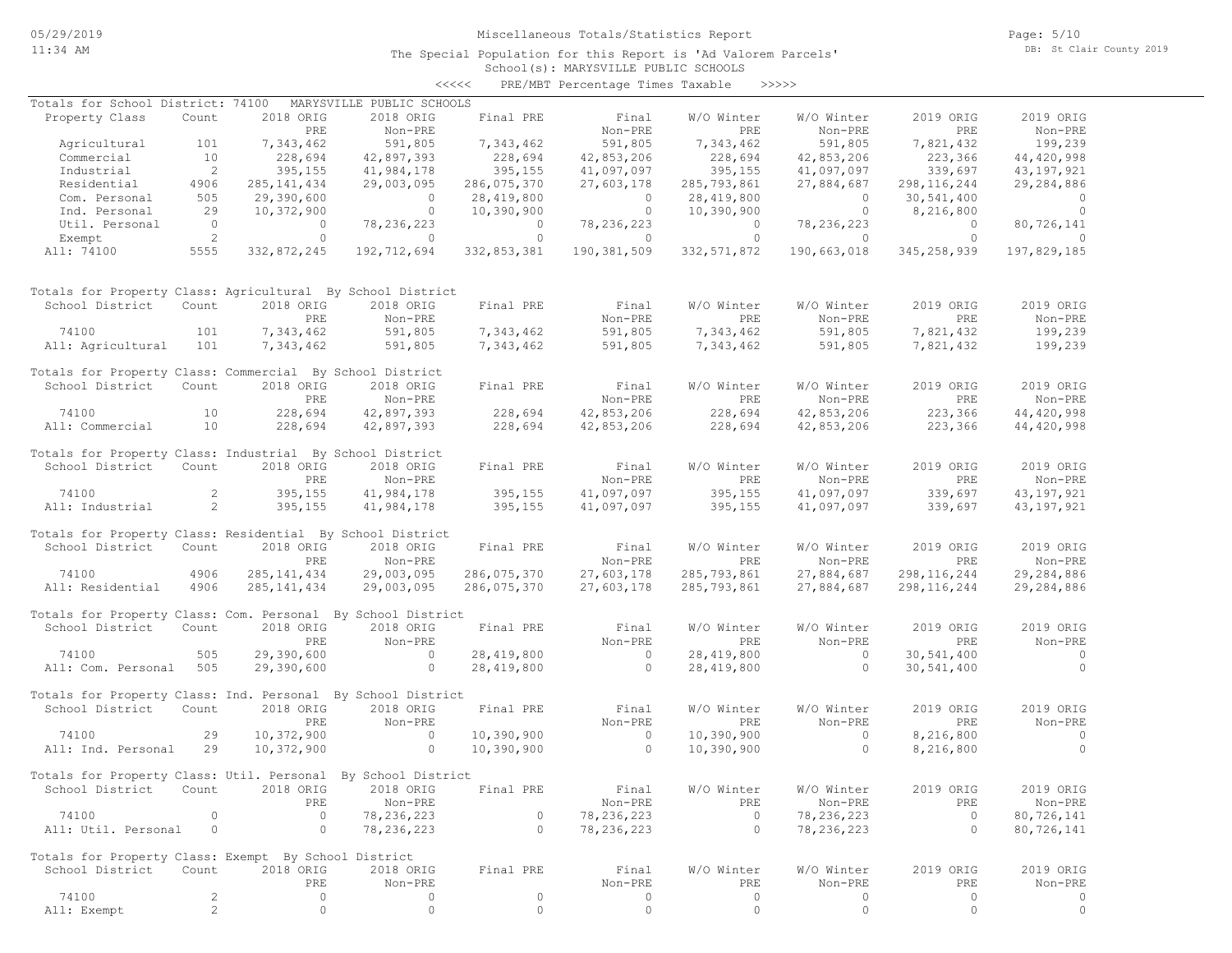05/29/2019 11:34 AM

## Miscellaneous Totals/Statistics Report

The Special Population for this Report is 'Ad Valorem Parcels'

Page: 6/10 DB: St Clair County 2019

School(s): MARYSVILLE PUBLIC SCHOOLS

<<<<< PRE/MBT Percentage Times Taxable >>>>>

| Totals          | Count | 2018 ORIG   | 2018 ORIG   | Final PRE   | Final        | W/O Winter  | W/O Winter  | 2019 ORIG   | 2019 ORIG   |
|-----------------|-------|-------------|-------------|-------------|--------------|-------------|-------------|-------------|-------------|
|                 |       | PRE         | Non-PRE     |             | Non-PRE      | PRE         | Non-PRE     | PRE         | Non-PRE     |
| Real            | 5,019 | 293,108,745 | 114,476,471 | 294,042,681 | 112,145,286  | 293,761,172 | 112,426,795 | 306,500,739 | 117,103,044 |
| Personal        | 534   | 39,763,500  | 78,236,223  | 38,810,700  | 78, 236, 223 | 38,810,700  | 78,236,223  | 38,758,200  | 80,726,141  |
| Real & Personal | 5,553 | 332,872,245 | 192,712,694 | 332,853,381 | 190,381,509  | 332,571,872 | 190,663,018 | 345,258,939 | 197,829,185 |
| Exempt          |       |             |             |             |              |             |             |             |             |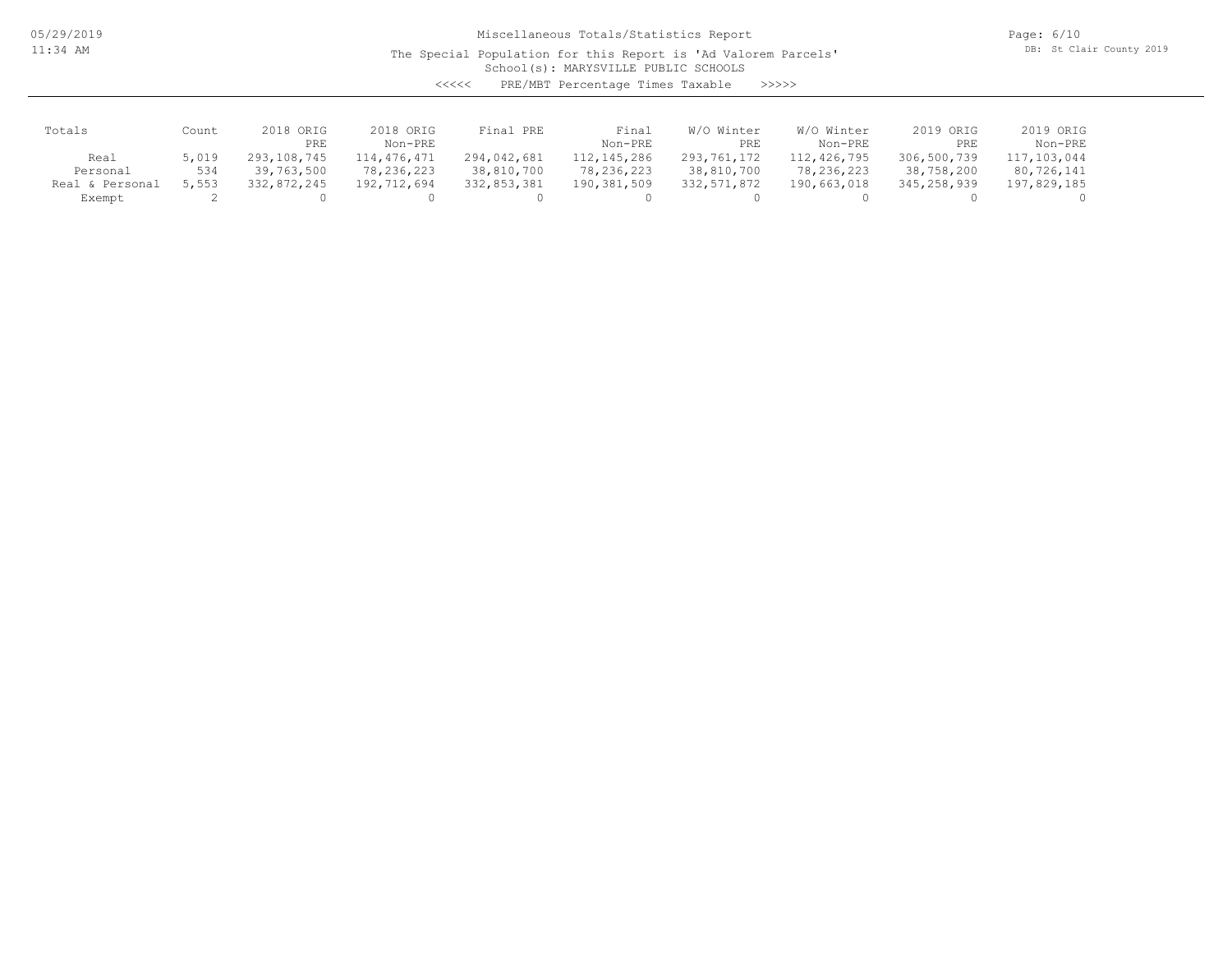\*\*\*\*\* DDA/LDFA Totals \*\*\*\*\*

|              |       | Base   | Current   | Current  | Current  | Final     | Final     | Final    |
|--------------|-------|--------|-----------|----------|----------|-----------|-----------|----------|
| DDA/LDFA     | Count | Value  | Assessed  | Taxable  | Captured | Assessed  | Taxable   | Captured |
| SCHEFENACKER | ≏     | 55,182 | 1,884,200 | ,605,657 |          | 1,164,900 | 1,164,900 |          |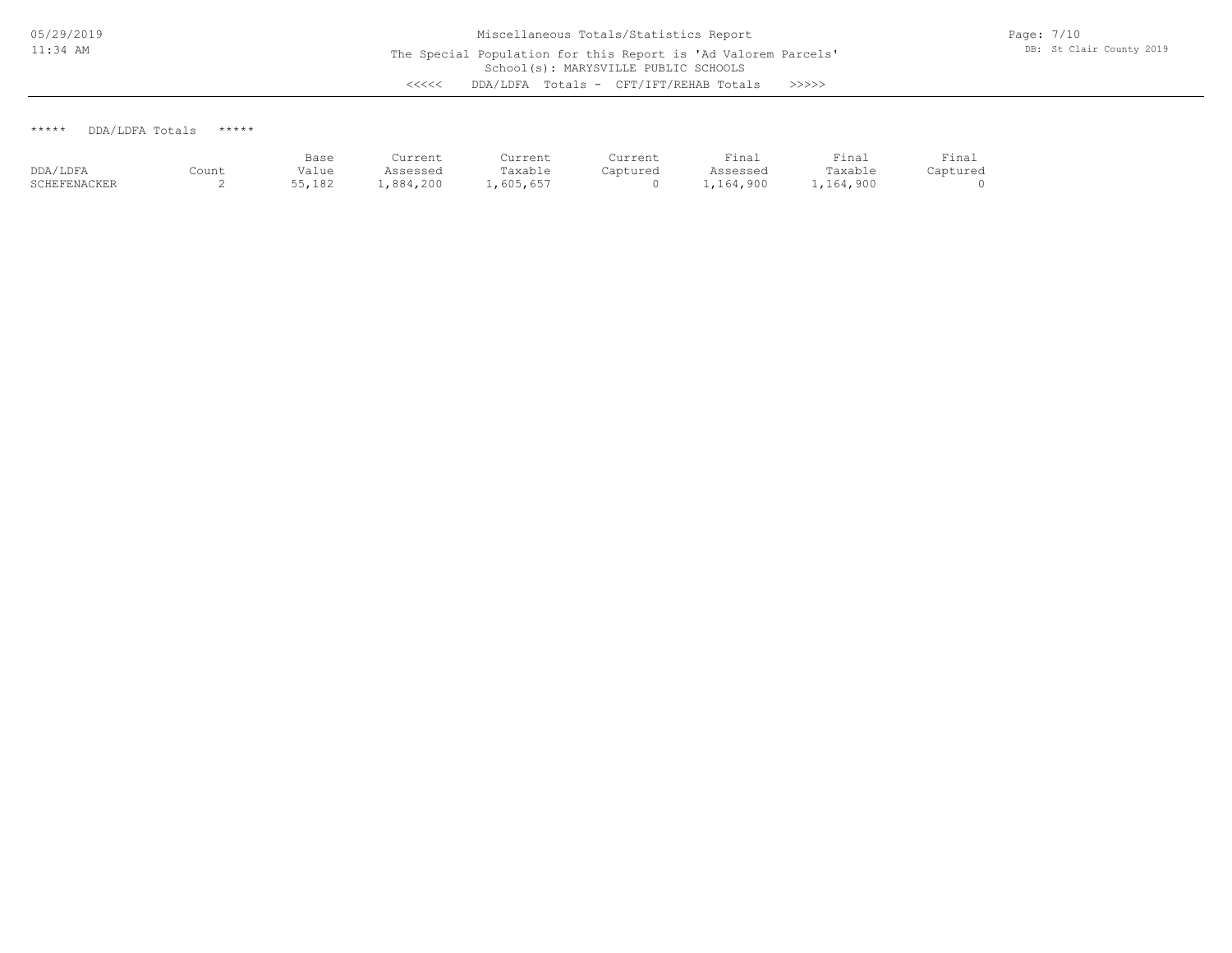| DDA/LDFA Totals<br>***** | ***** |
|--------------------------|-------|
|--------------------------|-------|

|              |       | Base   | Current   | Current   | Current  | Final     | Final     | Final    |
|--------------|-------|--------|-----------|-----------|----------|-----------|-----------|----------|
| DDA/LDFA     | Count | Value  | Assessed  | Taxable   | Captured | Assessed  | Taxable   | Captured |
| SCHEFENACKER |       | 55,182 | .,884,200 | 1,605,657 |          | .,164,900 | 1,164,900 |          |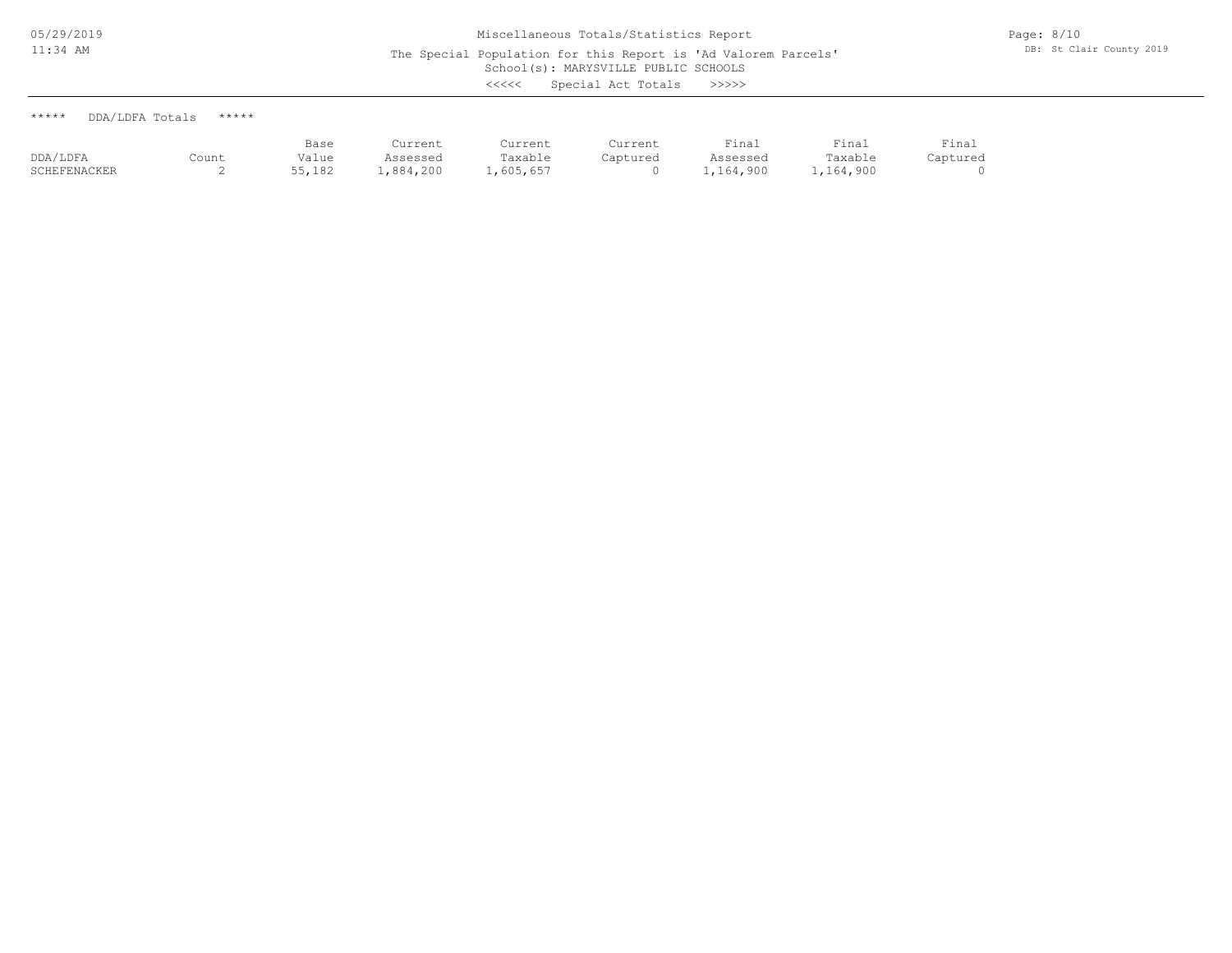#### School(s): MARYSVILLE PUBLIC SCHOOLS The Special Population for this Report is 'Ad Valorem Parcels'

Page: 9/10 DB: St Clair County 2019

<<<<< Top 20 Statistics >>>>>

| *****                                           |                                                                                         |     |                                         |           |           |          |  |             |  |
|-------------------------------------------------|-----------------------------------------------------------------------------------------|-----|-----------------------------------------|-----------|-----------|----------|--|-------------|--|
| ***** Top 20 S.E.V.s<br>$03 - 999 - 0420 - 300$ | ITC TRANSMISSION                                                                        |     |                                         |           |           | \$       |  | 24,989,200  |  |
| $30 - 999 - 0370 - 000$                         |                                                                                         |     | ENBRIDGE ENERGY LIMITED PART            |           |           | \$       |  | 20,054,000  |  |
| 03-999-0370-900                                 |                                                                                         |     | MARYSVILLE HYDROCARBON LLC              |           |           | \$       |  | 18,136,400  |  |
| $03 - 051 - 0001 - 000$                         | NEW CARCO ACQUISITION LLC                                                               | \$  |                                         | 8,103,000 |           |          |  |             |  |
| $03 - 999 - 0420 - 000$                         |                                                                                         |     | \$                                      |           | 5,952,700 |          |  |             |  |
| 03-007-1001-001                                 | DTE ENERGY COMPANY<br>MARYSVILLE GAS LIQUIDS COMPANY                                    |     |                                         |           |           |          |  | 5,275,300   |  |
| $03 - 999 - 5070 - 000$                         |                                                                                         |     | SEMCO ENERGY GAS COMPANY                |           |           | \$<br>\$ |  | 5,272,500   |  |
| 03-999-0075-000                                 |                                                                                         |     | BLUEWATER NATURALGAS HOLDING LLC        |           |           | \$       |  | 4,918,400   |  |
| 03-766-0007-000                                 | MEIJER INC                                                                              |     |                                         |           |           | \$       |  | 4,863,300   |  |
| 03-007-1001-199                                 |                                                                                         |     | MARYSVILLE ETHANOL LLC                  |           |           | \$       |  | 4,800,900   |  |
| 25-999-0068-000                                 |                                                                                         |     | BLUEWATER NATURAL GAS HOLDING LLC       |           |           |          |  | 3,959,900   |  |
| 03-999-3095-000                                 | NOVA CHEMICALS INC                                                                      |     |                                         |           |           | \$<br>\$ |  | 3,520,900   |  |
| $30 - 999 - 0770 - 000$                         | SUNOCO INC                                                                              |     |                                         |           |           | \$       |  | 3,036,400   |  |
| 25-999-0068-020                                 |                                                                                         |     | BLUEWATER NATURAL GAS HOLDING LLC       |           |           | \$       |  | 2,284,800   |  |
| $03 - 051 - 0033 - 300$                         |                                                                                         |     | SCHEFENACKER VISION SYSTEMS             |           |           | \$       |  | 2,129,000   |  |
| 03-051-0033-000                                 |                                                                                         |     | SMR AUTOMOTIVE SYSTEMS USA INC          |           |           | \$       |  | 1,884,200   |  |
| 03-999-0372-000                                 |                                                                                         |     | MARYSVILLE HYDROCARBON LLC              |           |           | \$       |  | 1,767,200   |  |
| 03-052-0039-341                                 | RRJ HOLDINGS LLC                                                                        |     |                                         |           |           | \$       |  | 1,677,900   |  |
|                                                 |                                                                                         |     |                                         |           |           | \$       |  |             |  |
| $03 - 999 - 0830 - 000$                         | MEIJER INC                                                                              |     |                                         |           |           | \$       |  | 1,645,800   |  |
| $03 - 092 - 0030 - 001$                         | AMERICAN TAPE CO                                                                        |     |                                         |           |           |          |  | 1,637,000   |  |
|                                                 |                                                                                         |     |                                         |           |           |          |  |             |  |
| $***$ * * * *<br>Top 20 Taxable Values          | *****                                                                                   |     |                                         |           |           |          |  |             |  |
| $03 - 999 - 0420 - 300$                         | ITC TRANSMISSION                                                                        |     |                                         |           |           | \$       |  | 24,989,200  |  |
| $30 - 999 - 0370 - 000$                         |                                                                                         |     | ENBRIDGE ENERGY LIMITED PART            |           |           | \$       |  | 20,054,000  |  |
| $03 - 999 - 0370 - 900$                         |                                                                                         |     | MARYSVILLE HYDROCARBON LLC              |           |           | \$       |  | 18,136,400  |  |
| $03 - 051 - 0001 - 000$                         |                                                                                         |     | NEW CARCO ACQUISITION LLC               |           |           | \$       |  | 6,382,520   |  |
| $03 - 999 - 0420 - 000$                         | DTE ENERGY COMPANY                                                                      |     |                                         |           |           | \$       |  | 5,952,700   |  |
| $03 - 999 - 5070 - 000$                         |                                                                                         |     | SEMCO ENERGY GAS COMPANY                |           |           | \$       |  | 5,272,500   |  |
| 03-999-0075-000                                 |                                                                                         |     | BLUEWATER NATURALGAS HOLDING LLC        |           |           | \$       |  | 4,918,400   |  |
| 03-007-1001-001                                 |                                                                                         |     | MARYSVILLE GAS LIQUIDS COMPANY          |           |           | \$       |  | 4,701,327   |  |
| $03 - 007 - 1001 - 199$                         |                                                                                         |     | MARYSVILLE ETHANOL LLC                  |           |           | \$       |  | 4,569,201   |  |
| 25-999-0068-000                                 |                                                                                         |     | BLUEWATER NATURAL GAS HOLDING LLC       |           |           | \$       |  | 3,959,900   |  |
| 03-766-0007-000                                 | MEIJER INC                                                                              |     |                                         |           |           | \$       |  | 3,814,339   |  |
| 03-999-3095-000                                 | NOVA CHEMICALS INC                                                                      |     |                                         |           |           | \$       |  | 3,520,900   |  |
| $30 - 999 - 0770 - 000$                         | SUNOCO INC                                                                              |     |                                         |           |           | \$       |  | 3,036,400   |  |
| 25-999-0068-020                                 |                                                                                         |     | BLUEWATER NATURAL GAS HOLDING LLC       |           |           | \$       |  | 2,284,800   |  |
| 03-999-0372-000                                 |                                                                                         |     | MARYSVILLE HYDROCARBON LLC              |           |           | \$       |  | 1,767,200   |  |
| 03-052-0039-341                                 | RRJ HOLDINGS LLC                                                                        |     |                                         |           |           | \$       |  | 1,677,900   |  |
| $03 - 999 - 0830 - 000$                         | MEIJER INC                                                                              |     |                                         |           |           | \$       |  | 1,645,800   |  |
| 03-051-0033-000                                 |                                                                                         |     | SMR AUTOMOTIVE SYSTEMS USA INC          |           |           | \$       |  | 1,605,657   |  |
| 30-999-0180-000                                 |                                                                                         |     | DTE ELECTRIC COMPANY                    |           |           | \$       |  | 1, 425, 441 |  |
| 03-051-0033-300                                 |                                                                                         |     | SCHEFENACKER VISION SYSTEMS             |           |           | \$       |  | 1,397,864   |  |
|                                                 |                                                                                         |     |                                         |           |           |          |  |             |  |
| Top 20 Owners by Taxable Value *****<br>*****   |                                                                                         |     |                                         |           |           |          |  |             |  |
| ITC TRANSMISSION                                |                                                                                         | has | 25,087,100 Taxable Value in 2 Parcel(s) |           |           |          |  |             |  |
| MARYSVILLE HYDROCARBON LLC                      |                                                                                         | has | 20,236,100 Taxable Value in 3 Parcel(s) |           |           |          |  |             |  |
| ENBRIDGE ENERGY LIMITED PART                    | has 20,054,000 Taxable Value in 1 Parcel(s)                                             |     |                                         |           |           |          |  |             |  |
| DTE ENERGY COMPANY                              | 6,565,000 Taxable Value in 4 Parcel(s)<br>has                                           |     |                                         |           |           |          |  |             |  |
| NEW CARCO ACQUISITION LLC                       | 6,481,418 Taxable Value in 2 Parcel(s)<br>has                                           |     |                                         |           |           |          |  |             |  |
| BLUEWATER NATURAL GAS HOLDING LLC               | 6,425,000 Taxable Value in 3 Parcel(s)<br>has                                           |     |                                         |           |           |          |  |             |  |
| MEIJER INC                                      | 5,833,321 Taxable Value in 7 Parcel(s)<br>has                                           |     |                                         |           |           |          |  |             |  |
| SEMCO ENERGY GAS COMPANY                        | 5,272,500 Taxable Value in 1 Parcel(s)<br>has                                           |     |                                         |           |           |          |  |             |  |
| BLUEWATER NATURALGAS HOLDING LLC                | 4,918,400 Taxable Value in 1 Parcel(s)<br>has                                           |     |                                         |           |           |          |  |             |  |
| MARYSVILLE ETHANOL LLC                          | 4,732,564 Taxable Value in 6 Parcel(s)<br>has                                           |     |                                         |           |           |          |  |             |  |
| MARYSVILLE GAS LIQUIDS COMPANY                  | 4,701,327 Taxable Value in 4 Parcel(s)<br>has<br>3,520,900 Taxable Value in 1 Parcel(s) |     |                                         |           |           |          |  |             |  |
| NOVA CHEMICALS INC                              |                                                                                         | has |                                         |           |           |          |  |             |  |
| SUNOCO INC                                      |                                                                                         | has | 3,036,400 Taxable Value in 1 Parcel(s)  |           |           |          |  |             |  |